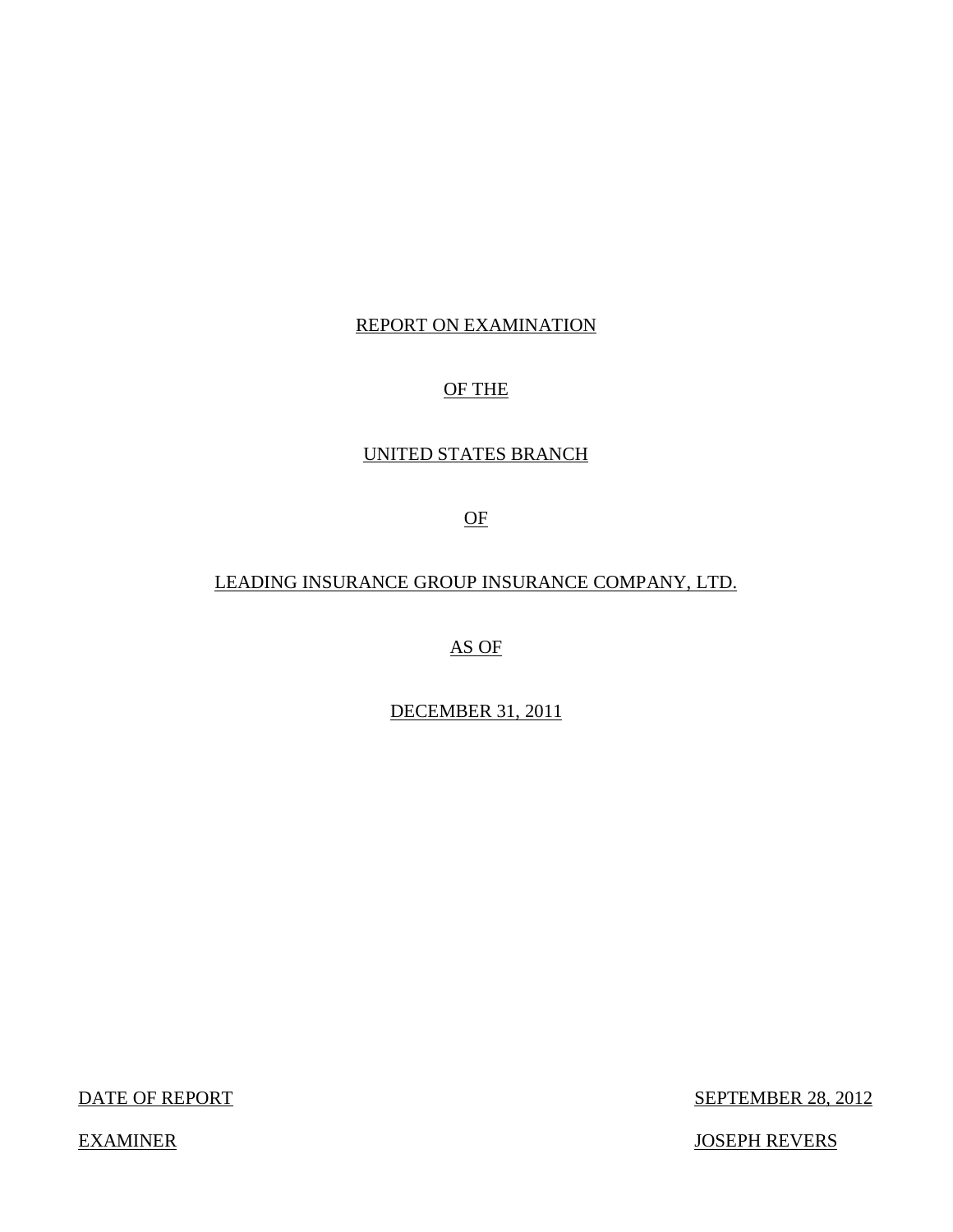## TABLE OF CONTENTS

## **ITEM NO.**

## PAGE NO.

| 1  | Scope of examination                                                                                                                                       | $\overline{2}$              |
|----|------------------------------------------------------------------------------------------------------------------------------------------------------------|-----------------------------|
| 2. | Description of Branch                                                                                                                                      | 3                           |
|    | A. Management<br>B. Territory and plan of operation<br>C. Reinsurance<br>D. Affiliated group<br>E. Significant operating ratios<br>F. Accounts and records | 3<br>4<br>5<br>7<br>9<br>10 |
| 3. | <b>Financial statements</b>                                                                                                                                | 11                          |
|    | A. Balance sheet<br>B. Statement of income<br>C. Trusteed surplus statement                                                                                | 11<br>12<br>14              |
| 4. | Losses and loss adjustment expenses                                                                                                                        | 15                          |
| 5. | Compliance with prior report on examination                                                                                                                | 15                          |
| 6. | Summary of comments and recommendations                                                                                                                    | 18                          |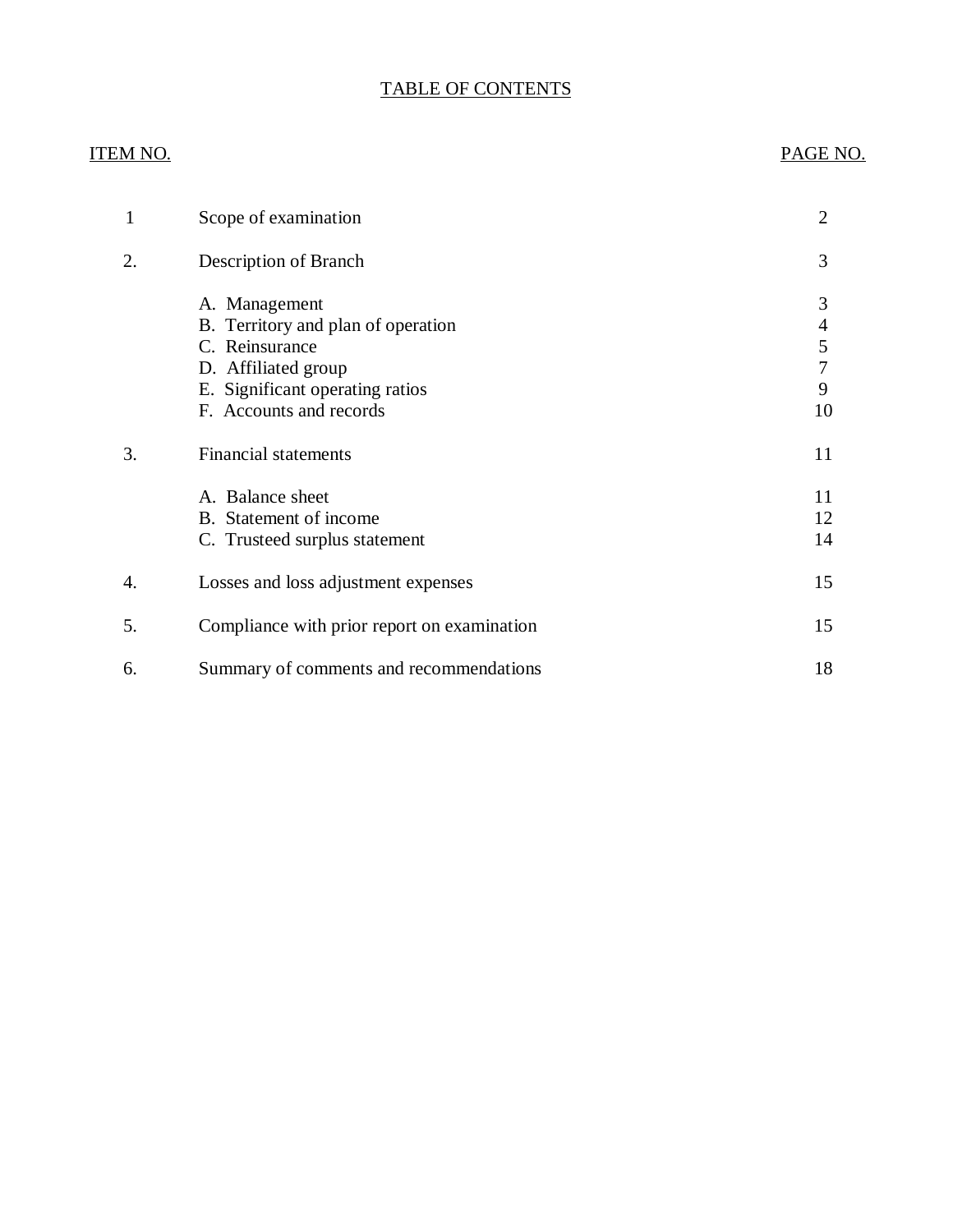

## NEW YORK STATE *DEPARTMENTof*  FINANCIAL SERVICES

Andrew M. Cuomo

Benjamin M. Lawsky Governor Superintendent Superintendent Superintendent Superintendent Superintendent Superintendent Superintendent

September 28, 2012

 Honorable Benjamin M. Lawsky Superintendent of Financial Services Albany, New York 12257

Sir:

 Pursuant to the requirements of the New York Insurance Law, and in compliance with the instructions contained in Appointment Number 30764 dated December 1, 2011, attached hereto, I have made an examination into the condition and affairs of Leading Insurance Group Insurance Co., Ltd. (United States Branch) as of December 31, 2011, and submit the following report thereon.

 Wherever the designation "the Branch" appears herein without qualification, it should be understood to indicate Leading Insurance Group Insurance Co., Ltd. (United States Branch).

 Wherever the term "Department" appears herein without qualification, it should be understood to mean the New York State Department of Financial Services.

Services, Inc. located at 400 Kelby Street, 15<sup>th</sup> Floor, Fort Lee, NJ 07024. The examination was conducted at the offices of the Branch's manager, Leading Insurance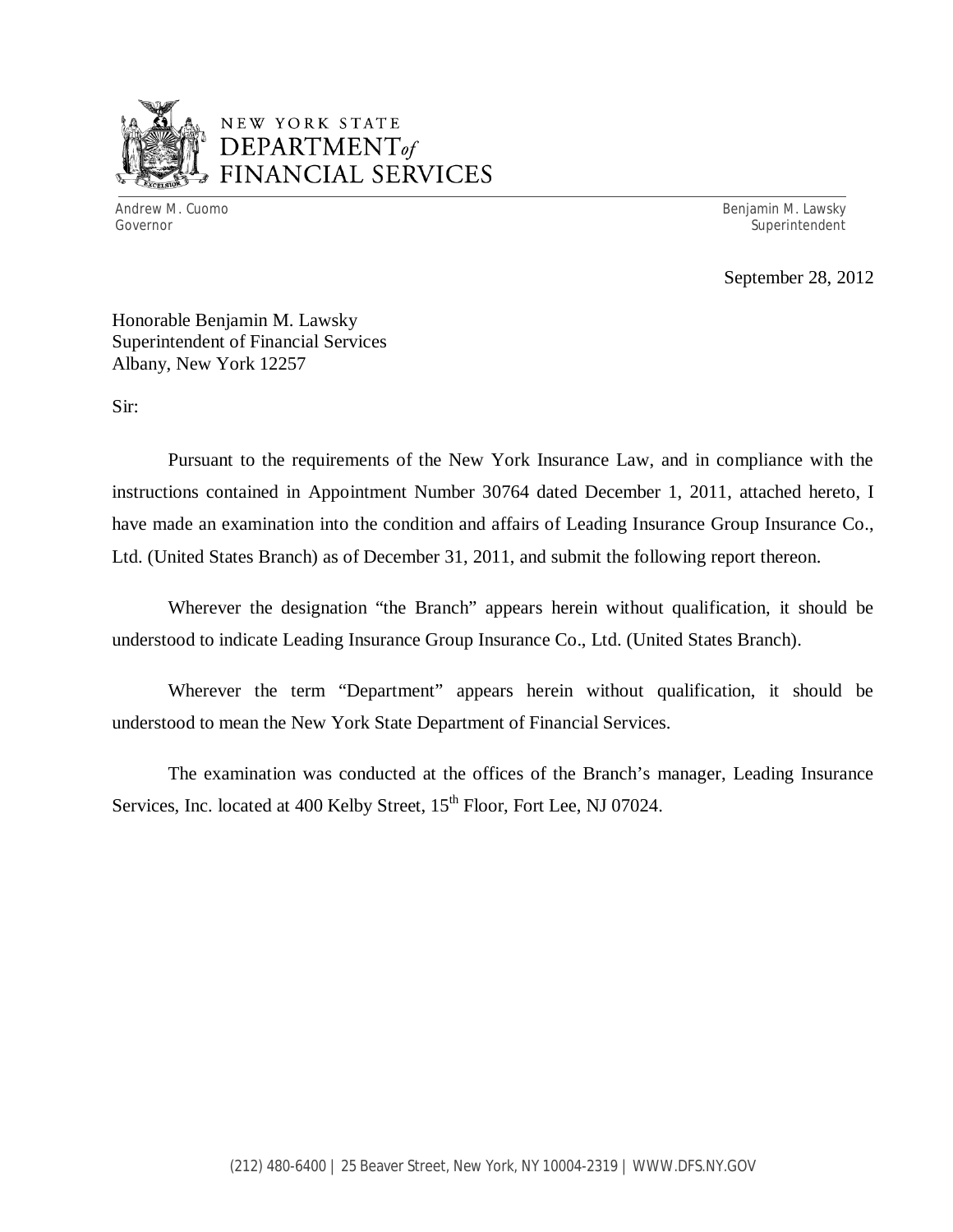#### **1. SCOPE OF EXAMINATION**

<span id="page-3-0"></span> The previous examination was conducted as of December 31, 2006. This examination covered the five-year period from January 1, 2007 through December 31, 2011. Transactions occurring subsequent to this period were reviewed where deemed appropriate by the examiner. The Department has performed an individual examination of the Branch, a multi-state insurer.

 Commissioners ("NAIC") Financial Condition Examiners Handbook ("Handbook"), which requires that we plan and perform the examination to evaluate the financial condition and identify prospective risks of the Branch by obtaining information about the Branch including corporate governance, identifying and assessing inherent risks within the Branch and evaluating system controls and procedures used to mitigate those risks. This examination also includes assessing the principles used and significant estimates made by management, as well as evaluating the overall financial statement presentation, management's compliance with Statutory Accounting Principles and annual statement instructions when applicable to domestic state regulations. This examination was conducted in accordance with the National Association of Insurance

 accordance with the risk-focused examination process. The examiners also relied upon audit work performed by the Branch's independent public accountants when appropriate. All financially significant accounts and activities of the Branch were considered in

 called for in the Handbook: This examination report includes a summary of significant findings for the following items as

> Significant subsequent events History of Branch Corporate records Management and control Fidelity bonds and other insurance Territory and plan of operation Growth of Branch Loss experience Reinsurance Reinsurance Accounts and records Statutory deposits Financial statements Summary of recommendations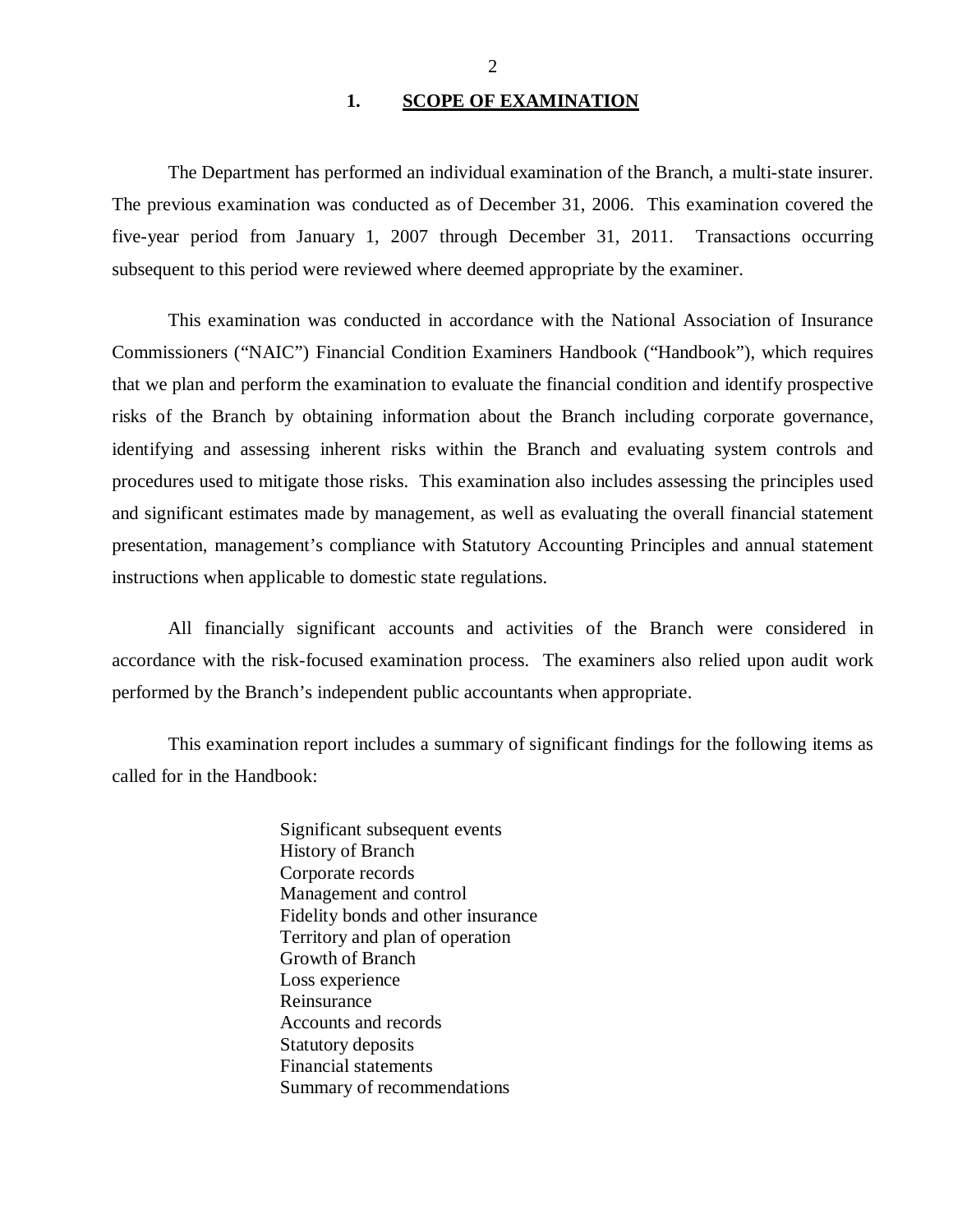comments and recommendations contained in the prior report on examination. A review was also made to ascertain what action was taken by the Branch with regard to

 that involve departures from laws, regulations or rules, or that are deemed to require explanation or This report on examination is confined to financial statements and comments on those matters description.

#### **2. DESCRIPTION OF BRANCH**

 States Branch of Lucky Insurance Company, Ltd., Seoul, South Korea (the "Home Office"). The Home Office was incorporated under the laws of Seoul, South Korea on December 17, 1958. In 1995, the Home Office changed its name to LG Insurance Company, Ltd and in 2008, the Home Office adopted its current title, Leading Insurance Group Insurance Company, Ltd. The Branch became licensed in the State of New York on February 28, 1990 as the United

 Gross paid in and contributed surplus is \$39,800,000. Gross paid in and contributed surplus increased by \$30,000,000 during the examination period, as follows:

| Year | Description                                     |              | Amount       |
|------|-------------------------------------------------|--------------|--------------|
| 2007 | Beginning gross paid in and contributed surplus |              | \$9,800,000  |
| 2010 | Surplus contribution                            | \$30,000,000 |              |
|      | <b>Total Surplus Contributions</b>              |              | \$30,000,000 |
| 2011 | Ending gross paid in and contributed surplus    |              | \$39,800,000 |

#### A. Management

 and its United States manager under a duly executed power of attorney filed with the Department. On November 1, 2005, the Branch terminated the agreement with Wm. H. McGee & Co., and appointed Leading Insurance Services, Inc. (formerly known as LIG Management Services, Inc.), a wholly owned subsidiary of the Home Office, to manage its property and casualty business. On October 31, 1989, the Branch appointed Wm. H. McGee & Co., Inc. as its lawful attorney

 Management of the Branch is vested in a board of directors consisting of not less than three members of the United States manager. At December 31, 2011, the board of directors was comprised of the following three members: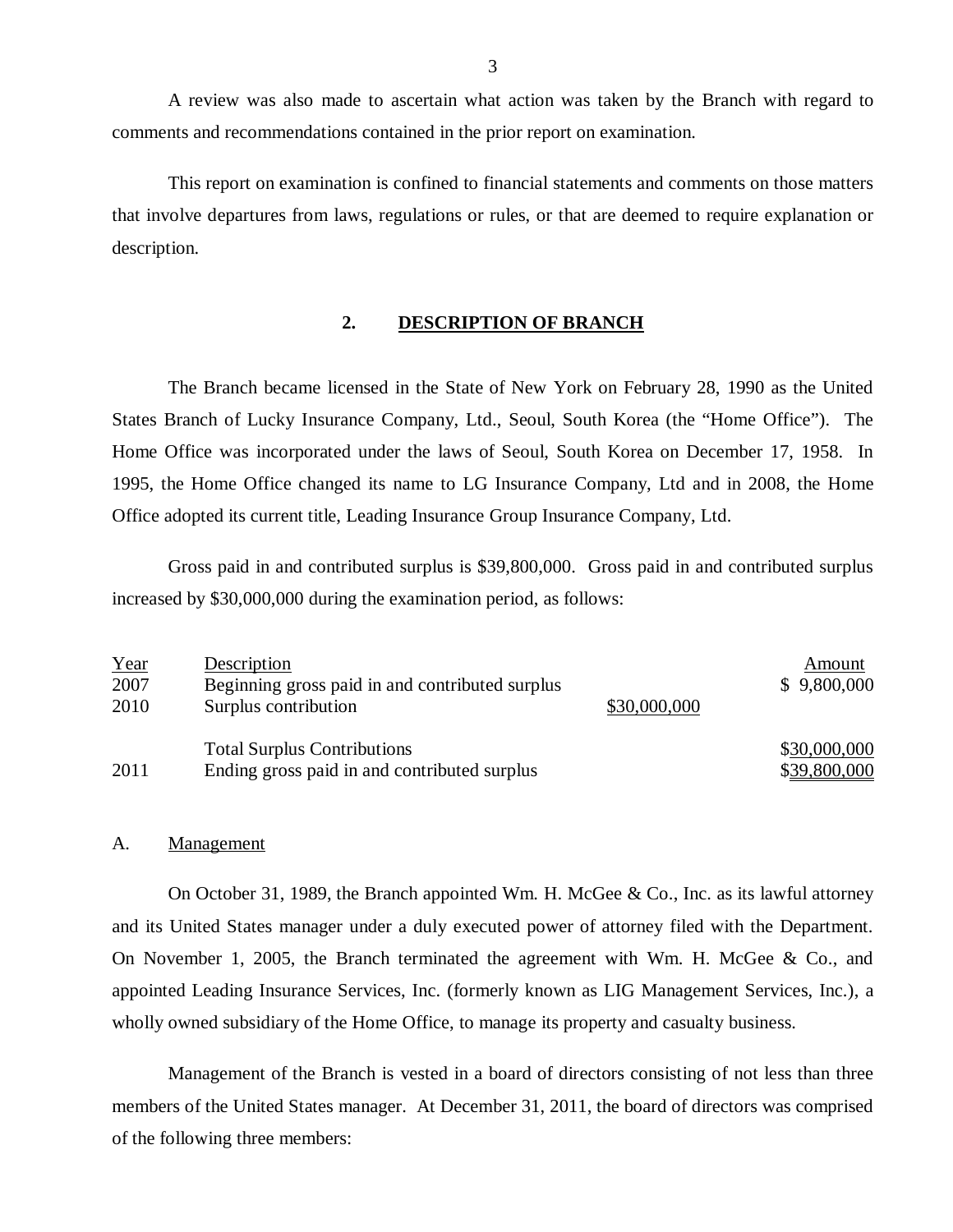Hyung Kul Kim Tenafly, New Jersey

 Jong Uk Lee Seoul, South Korea

 Dennis J Koo Tenafly, New Jersey

#### <span id="page-5-0"></span>Name and Residence **Principal Business Affiliation**

President, Leading Insurance Services, Inc.

Director, Leading Insurance Services, Inc.

Co-President, Leading Insurance Services, Inc.

 period indicated that the meetings were generally well attended and each board member had an acceptable record of attendance. A review of the minutes of the board of directors' meetings held during the examination

As of December 31, 2011, the principal officers of the Branch were as follows:

Name

Title

| Hyung Kul Kim           | President                           |
|-------------------------|-------------------------------------|
| Dennis Koo              | Co-President                        |
| John Edward Przedpelski | <b>Executive Vice President</b>     |
| Doosuk Kang             | Senior Vice President and Secretary |
| Kevin Leong             | Senior Vice President               |
| Maria Andriotis         | <b>Senior Vice President</b>        |
| Dong Jin Koo            | <b>Senior Vice President</b>        |
| Mercedes Kasten         | Vice President                      |
| <b>Young Namgung</b>    | <b>Treasurer and Controller</b>     |
|                         |                                     |

#### B. Territory and Plan of Operation

 seventeen states and the District of Columbia: Arizona, California, Colorado, Georgia, Hawaii, Illinois, Indiana, Maryland, Massachusetts, Michigan, New Jersey, New York, Pennsylvania, South Carolina, Texas, Virginia and Washington. As of December 31, 2011, the Branch was licensed to write business in the following

 defined in the following numbered paragraphs of Section 1113(a) of the New York Insurance Law: As of the examination date, the Branch was authorized to transact the kinds of insurance as

4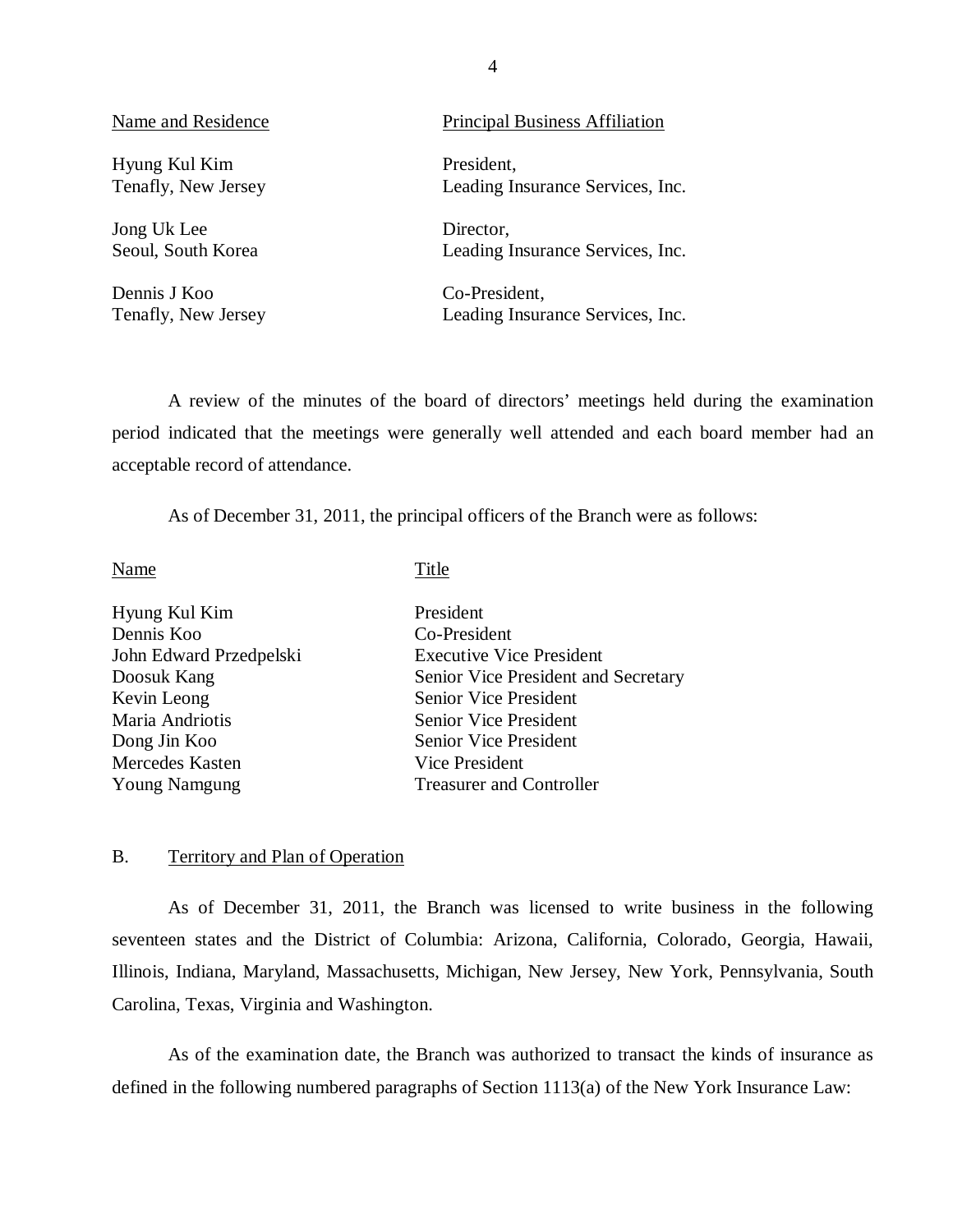| Line of Business                               |
|------------------------------------------------|
| Fire                                           |
| Miscellaneous property                         |
| Water damage                                   |
| Burglary and theft                             |
| Glass                                          |
| Boiler and machinery                           |
| Elevator                                       |
| Collision                                      |
| Personal injury liability                      |
| Property damage liability                      |
| Workers' compensation and employers' liability |
| Motor vehicle and aircraft physical damage     |
| Marine and inland marine                       |
| Marine protection and indemnity                |
|                                                |

 Based on the lines of business for which the Branch is licensed and pursuant to the requirements of Articles 13 and 41 of the New York Insurance Law, the Branch is required to maintain a minimum surplus to policyholders in the amount of \$2,800,000.

 New York for the period under examination: The following schedule shows the direct premiums written by the Branch both in total and in

|               |                |                       | Premiums Written in New York State  |
|---------------|----------------|-----------------------|-------------------------------------|
| Calendar Year | New York State | <b>Total Premiums</b> | as a<br>percentage of Total Premium |
| 2007          | \$14,656,616   | \$25,092,745          | 58.41%                              |
| 2008          | \$18,838,928   | \$32,200,789          | 58.50%                              |
| 2009          | \$26,042,477   | \$41,770,375          | 62.35%                              |
| 2010          | \$33,955,800   | \$54,828,141          | 61.93%                              |
| 2011          | \$39,296,676   | \$70,435,833          | 55.79%                              |

 compensation insurance. The business is produced through brokers. In addition to its direct writings, the Branch also assumed business from an unaffiliated insurer. The Branch is primarily engaged in insuring commercial multi-peril risks and workers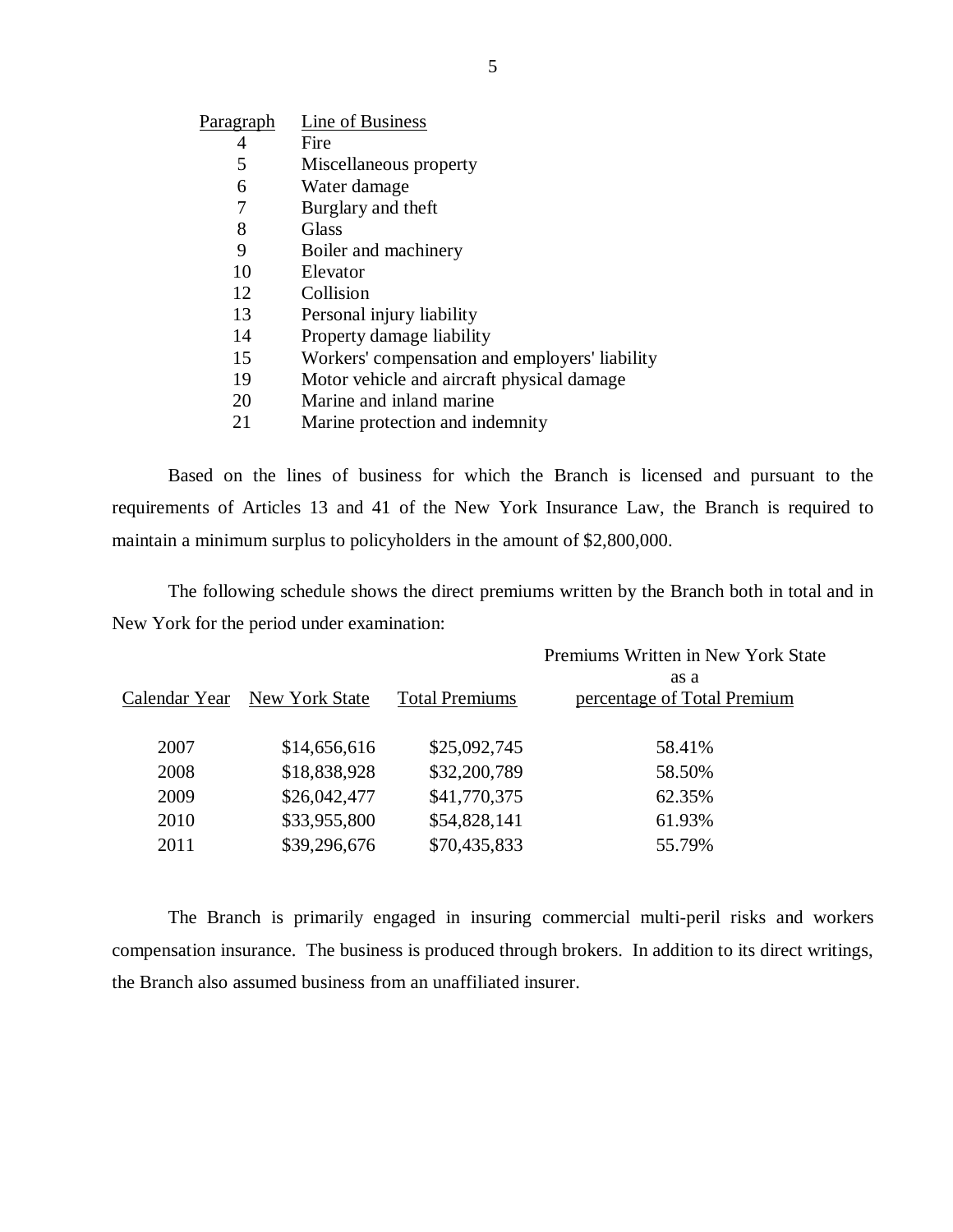#### C. Reinsurance

100% authorized

 Assumed reinsurance accounted for less than 1% of the Branch's gross premium written at December 31, 2011. During the period covered by this examination, the Branch's assumed reinsurance business has significantly decreased since the last examination. The Branch's assumed reinsurance program consists mainly of property/casualty and multi-line coverage assumed on a quota share basis, pursuant to the terms of an agreement with an authorized cedant. The Branch utilizes reinsurance accounting as defined in Statement of Statutory Accounting Principle ("SSAP") No. 62R for all of its assumed reinsurance business.

The Branch has structured its ceded reinsurance program as follows:

 Type of Treaty **Property Excess of Loss**  First Layer 80% authorized \$1,000,000 excess of \$1,000,000 each risk, each loss. 90% authorized \$8,000,000 excess of \$2,000,000 in respect of any one loss occurrence. Catastrophe Excess of Loss 60% authorized \$10,000,000 excess of \$10,000,000 in respect of any one loss occurrence. Umbrella Quota Share 100% authorized 90% quota share on first \$1 million plus 100% of limits in excess of \$1,000,000 for amounts up to but not exceeding Liability Excess of Loss 100% authorized \$1,000,000 excess of 1,000,000 with respect to all occurrences. Boiler & Machinery Quota Share 100% authorized 100% quota share in connection with the Employment Practices Liability Quota Share 100% authorized 70% quota share of each Net Loss, each claim, under each policy, not to exceed the Policy Limit. Workers' Compensation Excess of Loss First Layer \$9,500,000 excess of \$500,000 each loss Second Layer Cession \$5,000,000. business covered not exceeding \$25,000,000.

occurrence.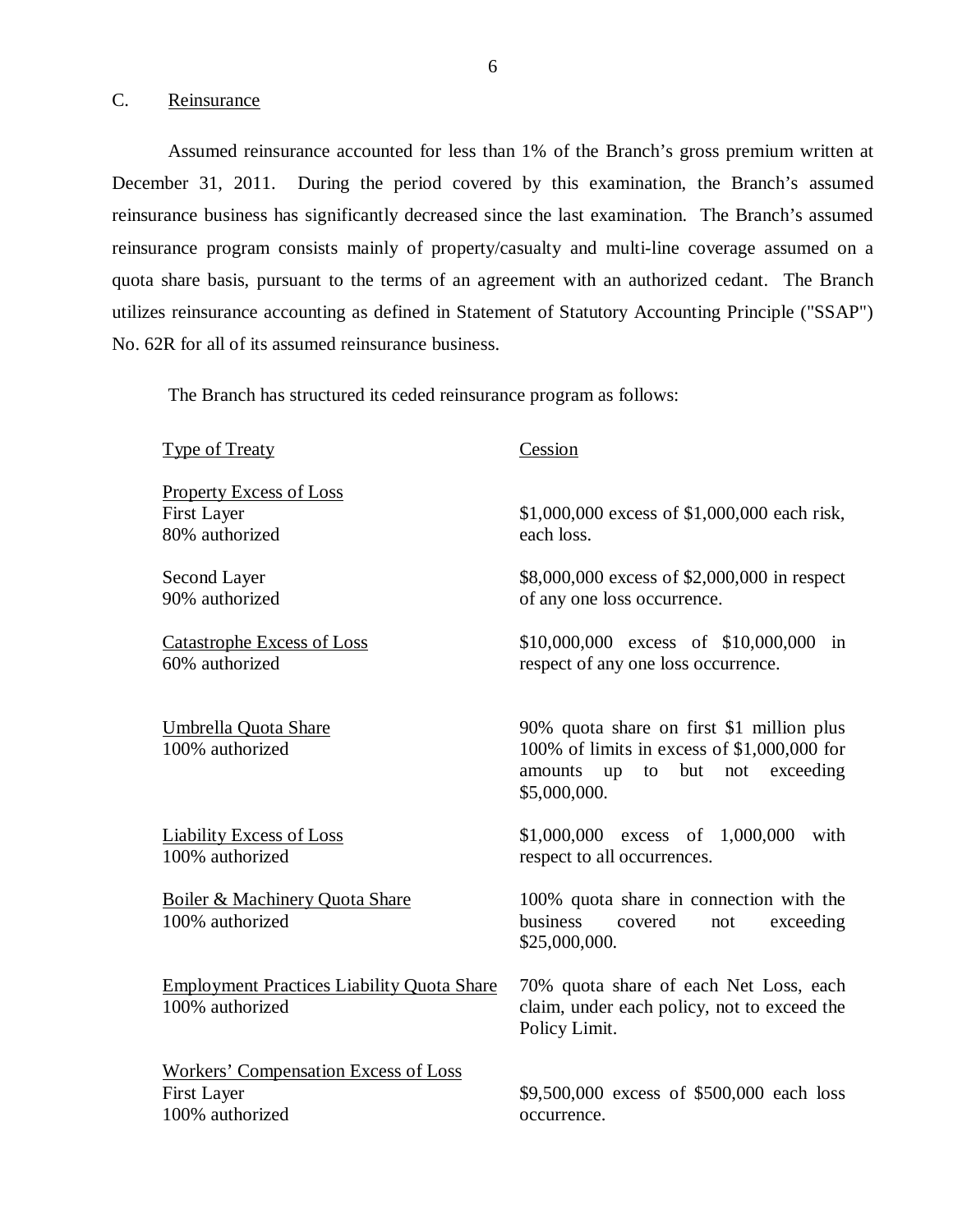| Type of Treaty |  |  |  |
|----------------|--|--|--|
|                |  |  |  |

Cession

100% authorized loss occurrence.

Second Layer \$10,000,000 excess of \$10,000,000 each loss occurrence.

 It is the Branch's policy to obtain the appropriate collateral for its cessions to unauthorized reinsurers. Letters of credit obtained by the Branch to take credit for cessions to unauthorized reinsurers were reviewed for compliance with Department Regulation 133. No exceptions were noted.

 All significant ceded reinsurance agreements in effect as of the examination date were reviewed and found to contain the required clauses, including an insolvency clause. However, the insolvency clause in two reinsurance agreements contains language that appears to make reference to another agreement. Paragraph 8c of SSAP No. 62R, states that "The agreement shall constitute the entire contract between the parties …." It is recommended that the Branch amend the reinsurance agreements to comply with SSAP No. 62R and make no reference to any other agreement within the reinsurance agreement.

 The examination review found that the Schedule F data reported by the Branch in its filed annual statement accurately reflected its reinsurance transactions. Additionally, management has represented that all material ceded reinsurance agreements transfer both underwriting and timing risk as set forth in SSAP No. 62R. Representations were supported by appropriate risk transfer analyses and an attestation from the Branch's Chief Executive Officer and Chief Financial Officer pursuant to the NAIC Annual Statement Instructions. Additionally, examination review indicated that the Branch was not a party to any finite reinsurance agreements. All ceded reinsurance agreements were accounted for utilizing reinsurance accounting as set forth in SSAP No. 62R.

#### D. Affiliated Group

 Insurance Group Insurance Company, Ltd., South Korea. Leading Insurance Services, Inc. (the "U.S. Manager"), a New Jersey corporation, is a wholly-owned subsidiary of Leading Insurance Group Insurance Company, Ltd., South Korea. The Branch is a member of an Affiliated Group and is the United States Branch of Leading

7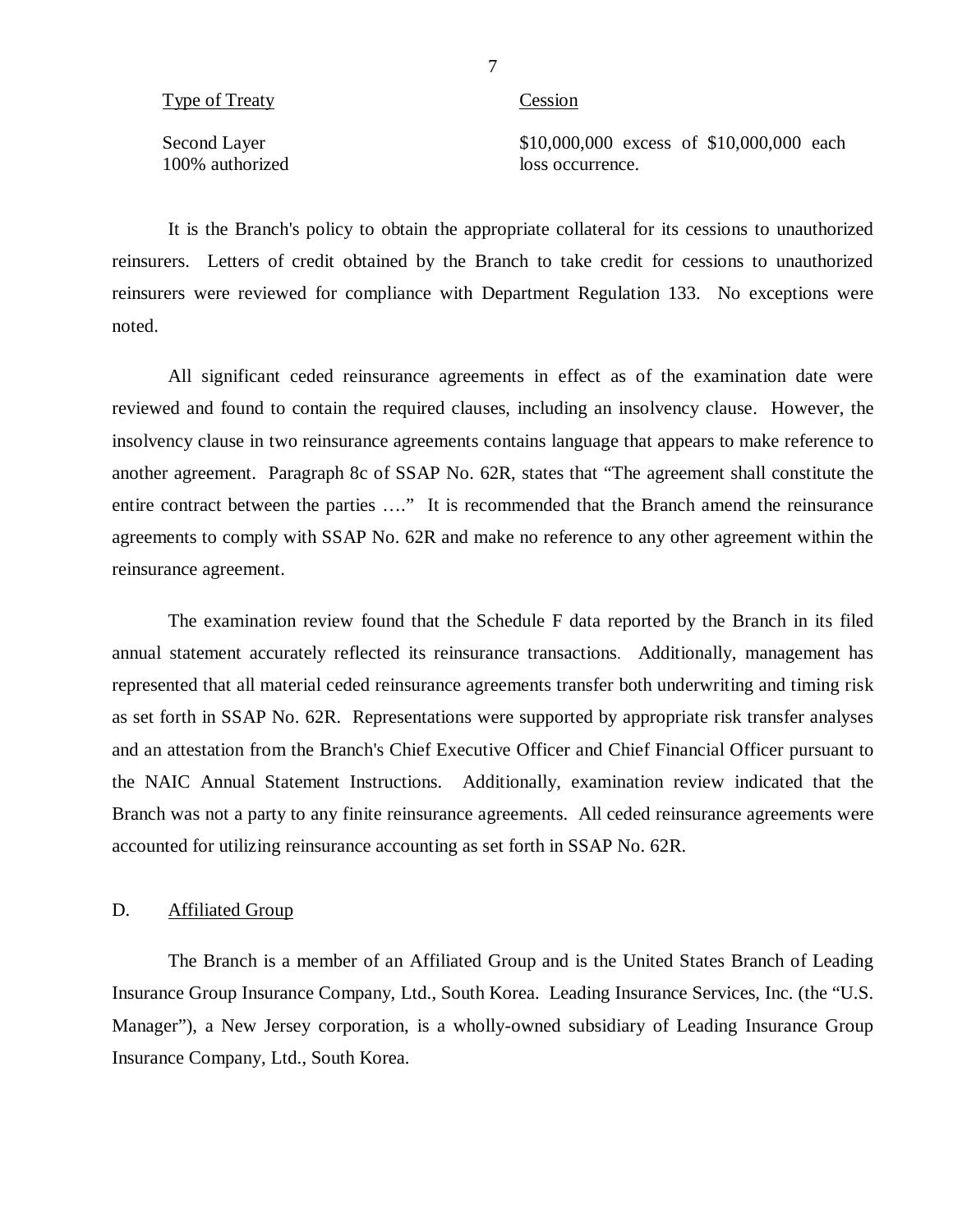Pursuant to Section 1502 of the New York Insurance Law, transactions between the Branch and the Home Office are exempt from the filing requirements of Article 15 of the New York Insurance Law.

The following is the chart of the affiliated group at December 31, 2011:

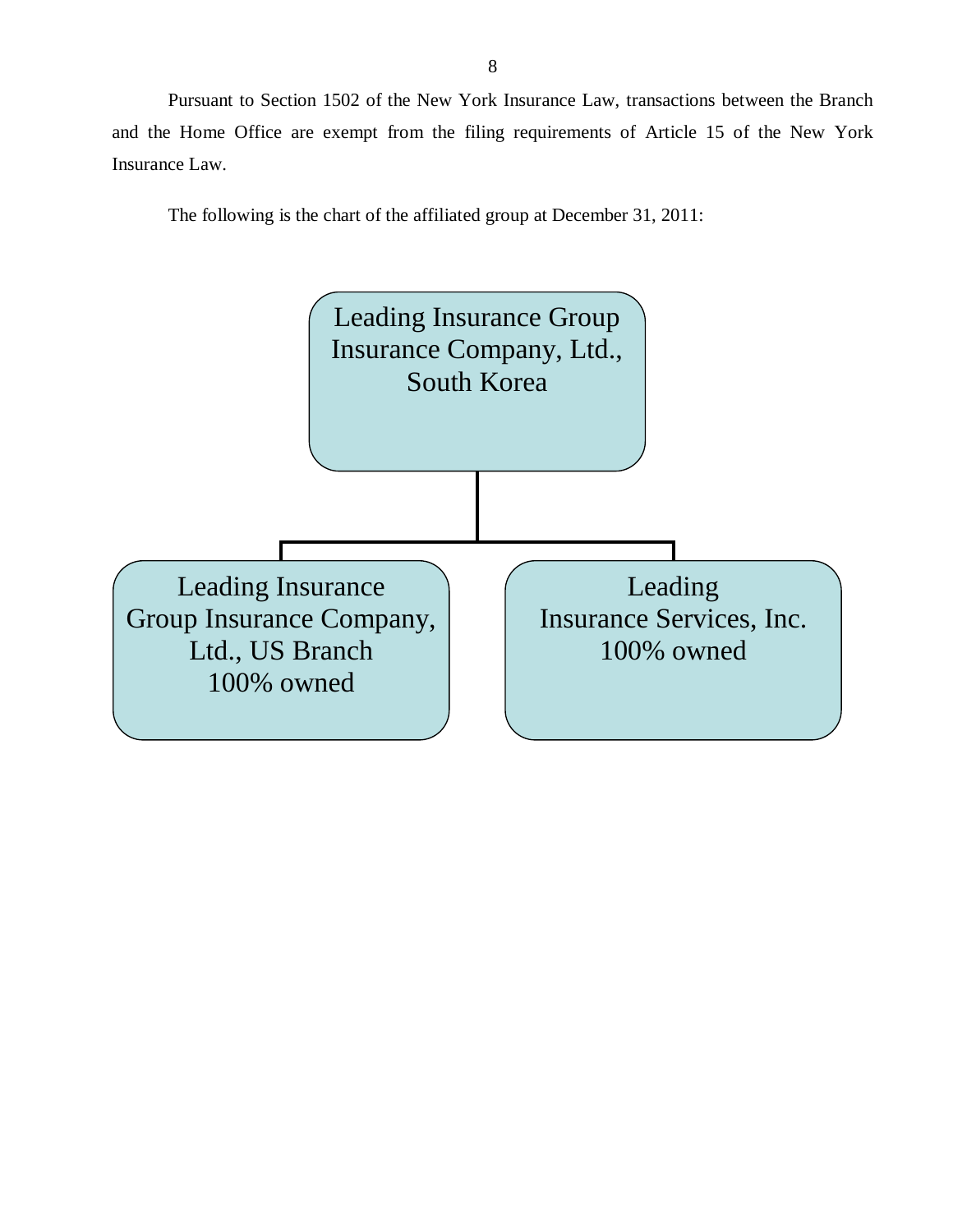Effective January 1, 2011, Leading Insurance Services, Inc. ("U.S. Manager") was appointed the United States Manager of the Branch pursuant to a management agreement, which provides that the U.S. Manager will furnish the following services for the Branch: claims, underwriting, policyholder services, investment, producer management, collection and handling of premiums and other funds, reinsurance, technology, and legal and governmental relations. The management agreement was approved by this Department on January 10, 2011. accounting and financial, marketing support and product development and administration, information

### E. Significant Operating Ratios

The following ratios have been computed as of December 31, 2011, based upon the results of this examination:

| Net premiums written to surplus as regards policyholders                               | 128% |
|----------------------------------------------------------------------------------------|------|
| Liabilities to liquid assets (cash and invested assets less investments in affiliates) | 67%  |
| Premiums in course of collection to surplus as regards policyholders                   | 14%  |

 Information System of the National Association of Insurance Commissioners. All of the above ratios fall within the benchmark ranges set forth in the Insurance Regulatory

 year period covered by this examination: The underwriting ratios presented below are on an earned/incurred basis and encompass the five-

|                                                                                                               | Amounts                                    | Ratios                    |
|---------------------------------------------------------------------------------------------------------------|--------------------------------------------|---------------------------|
| Losses and loss adjustment expenses incurred<br>Other underwriting expenses incurred<br>Net underwriting loss | \$89,451,415<br>82,933,618<br>(10,630,872) | 55.30%<br>51.27<br>(6.57) |
| Premiums earned                                                                                               | \$161,754,161                              |                           |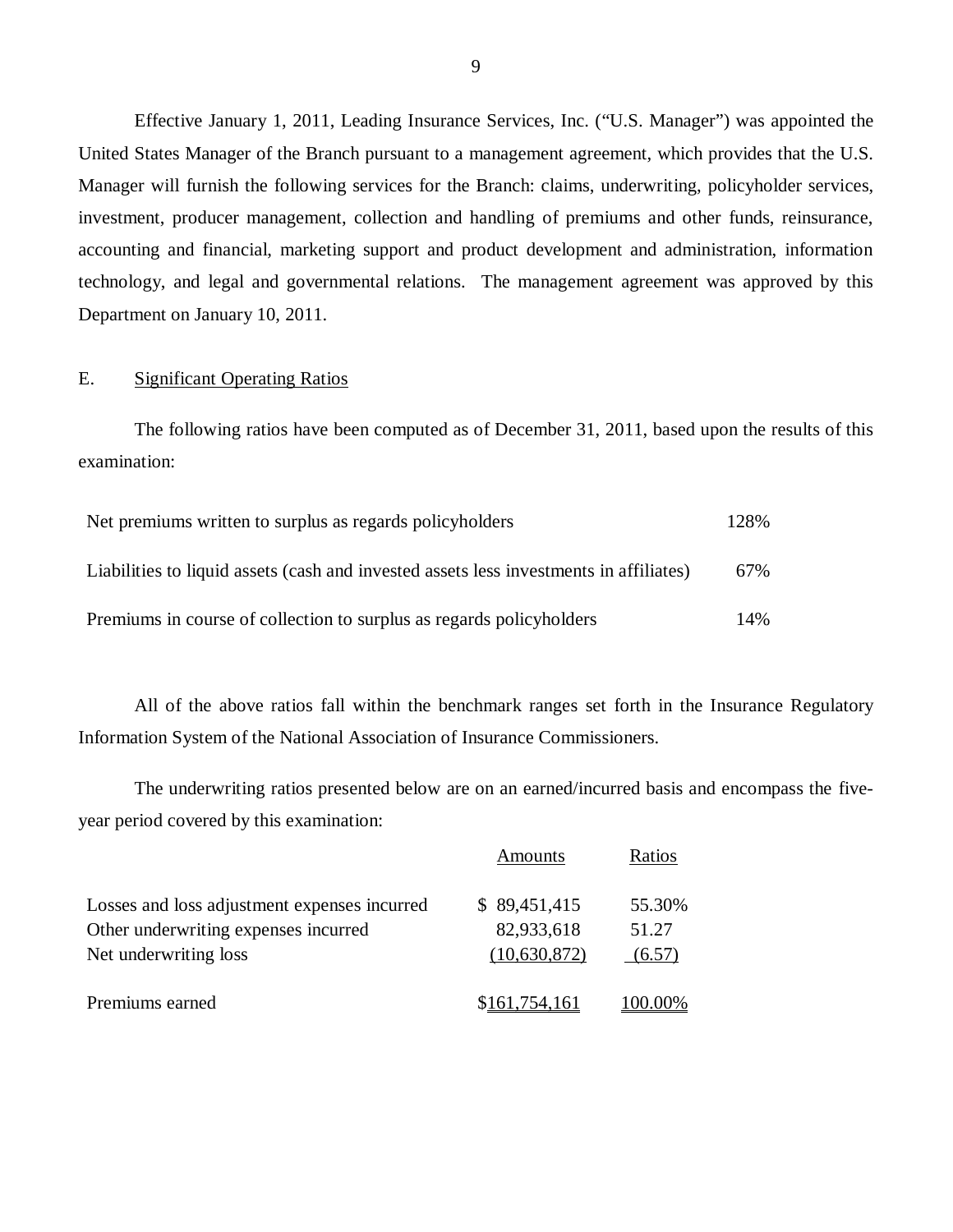### <span id="page-11-0"></span>F. Accounts and Records

#### Compliance with Section 312 of the New York Insurance Law

 received and read the prior report on examination. The Branch was unable to provide statements from its board members stating that they had

Section 312(b) of the New York Insurance Law states that:

 "A copy of the report shall be furnished by such insurer or other person to each member of the board of directors and each such member shall sign a statement, which shall be retained in the insurer's files confirming that such member has received and read such report."

 Manager with a copy of the report on examination, as soon as possible after it is filed, and have each director sign a statement confirming that they have received and read such report and retain such statement in its files pursuant to Section 312(b) of the New York Insurance Law. It is noted that a similar recommendation was included in the prior report on examination. It is recommended that the Branch provide each member of the board of directors of its U.S.

#### Conflict of Interest Statements

 Interest Statements upon hiring; however, the Conflict of Interest Statements are not updated after hiring. It is recommended that all directors, officers and key employees of the Branch's Manager sign a conflict of interest statement on an annual basis. The Branch requires all directors, officers and key employees of the Manager to sign Conflict of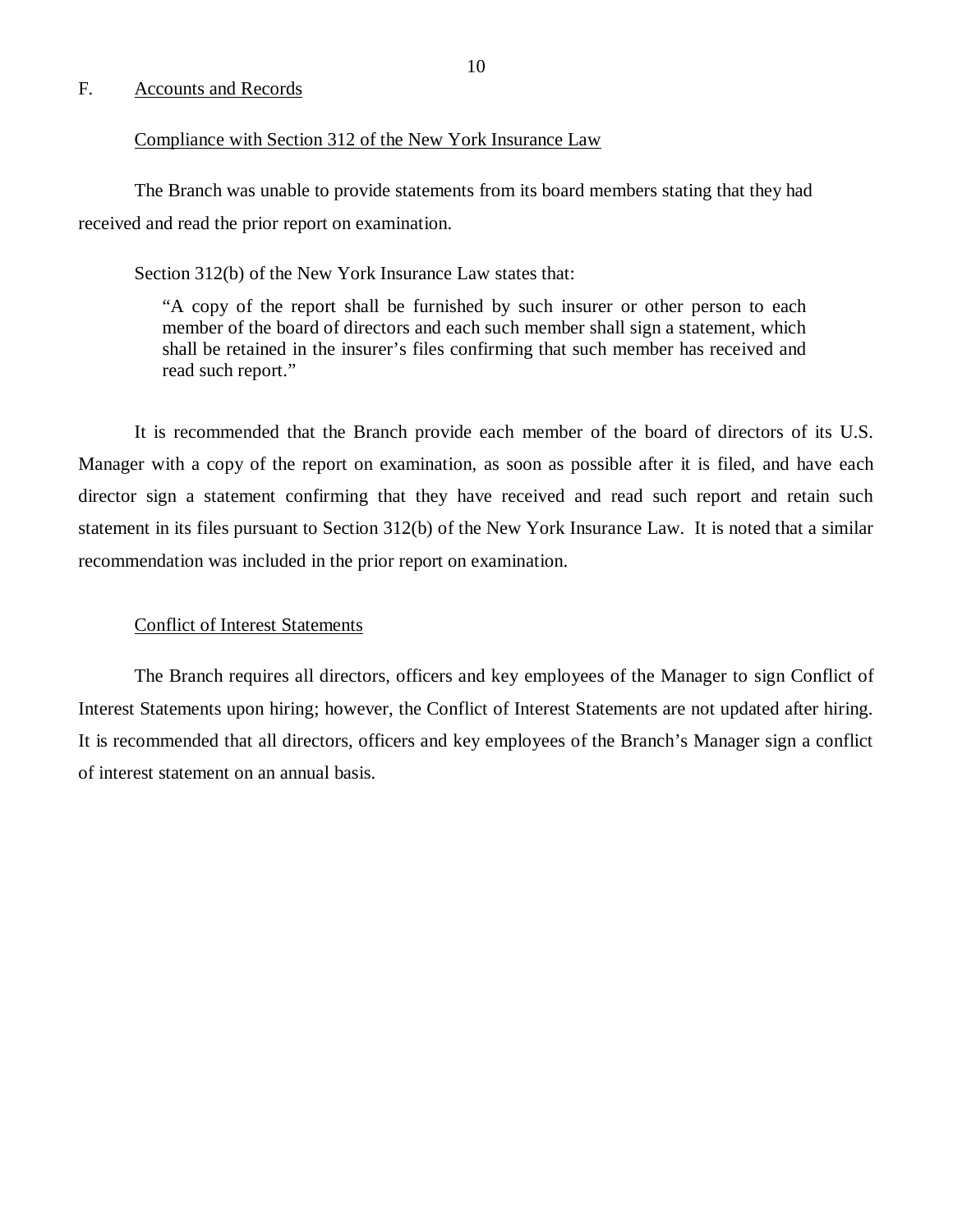**3. FINANCIAL STATEMENTS** 

#### A. **Balance Sheet**

The following shows the assets, liabilities and surplus as regards policyholders as of December 31,

2011 as determined by this examination and as reported by the Branch:

| <b>Assets</b>                                                          |               | Assets Not           | Net Admitted  |
|------------------------------------------------------------------------|---------------|----------------------|---------------|
|                                                                        | Assets        | Admitted             | Assets        |
| <b>Bonds</b>                                                           | \$102,877,097 | \$<br>$\overline{0}$ | \$102,877,097 |
| Cash, cash equivalents and short-term investments                      | 12,288,273    |                      | 12,288,273    |
| Investment income due and accrued                                      | 1,402,178     |                      | 1,402,178     |
| Uncollected premiums and agents' balances in the course of             |               |                      |               |
| collection                                                             | 7,577,818     | 631,859              | 6,945,959     |
| Deferred premiums, agents' balances and installments booked but        |               |                      |               |
| deferred and not yet due                                               | 7,407,369     |                      | 7,407,369     |
| Amounts recoverable from reinsurers                                    | 1,295,683     |                      | 1,295,683     |
| Net deferred tax asset                                                 | 4,647,800     | 1,566,971            | 3,080,829     |
| Electronic data processing equipment and software                      | 2,670,640     | 2,670,640            | $\theta$      |
| Miscellaneous accounts receivable/payable                              | 100,000       |                      | 100,000       |
| Other assets                                                           | 2,471         |                      | 2,471         |
| Total assets                                                           | \$140,269,329 | \$4,869,470          | \$135,399,859 |
|                                                                        |               |                      |               |
| Liabilities, Surplus and Other Funds                                   |               |                      |               |
|                                                                        |               |                      |               |
| Liabilities                                                            |               |                      |               |
| Losses and loss adjustment expenses                                    |               |                      | \$43,544,354  |
| Commissions payable, contingent commissions and other similar charges  |               |                      | 1,538,073     |
| Other expenses (excluding taxes, licenses and fees)                    |               |                      | 1,670,552     |
| Taxes, licenses and fees (excluding federal and foreign income taxes)  |               |                      | 382,115       |
| Current federal and foreign income taxes                               |               |                      | 481,000       |
| Unearned premiums                                                      |               |                      | 36,247,405    |
| Ceded reinsurance premiums payable (net of ceding commissions)         |               |                      | 791,098       |
| Provision for reinsurance                                              |               |                      | 365,747       |
| Payable to parent, subsidiaries and affiliates                         |               |                      | 230,229       |
| Liabilities for state policy fees and surcharges                       |               |                      | 454,509       |
| Other amounts payable under reinsurance contracts                      |               |                      | 874           |
| <b>Total liabilities</b>                                               |               |                      | \$85,705,956  |
|                                                                        |               |                      |               |
| <b>Surplus and Other Funds</b>                                         |               |                      |               |
| Statutory deposit with Superintendent of Insurance - State of New York |               | \$2,500,000          |               |
| Gross paid in and contributed surplus                                  |               | 39,800,000           |               |
| Unassigned funds (surplus)                                             |               | 7,393,903            |               |
| Surplus as regards policyholders                                       |               |                      | 49,693,902    |
|                                                                        |               |                      |               |
| Total liabilities, surplus and other funds                             |               |                      | \$135,399,859 |

Note: The Internal Revenue Service has completed its audits of the Branch's Federal Income Tax returns through tax year 2009. All material adjustments made subsequent to the date of examination and arising from said audits, are reflected in the financial statements included in this report. The Internal Revenue Service has not audited, to this date, tax returns covering tax years 2010 and 2011. The examiner is unaware of any potential exposure of the Branch to any tax assessment and no liability has been established herein relative to such contingency.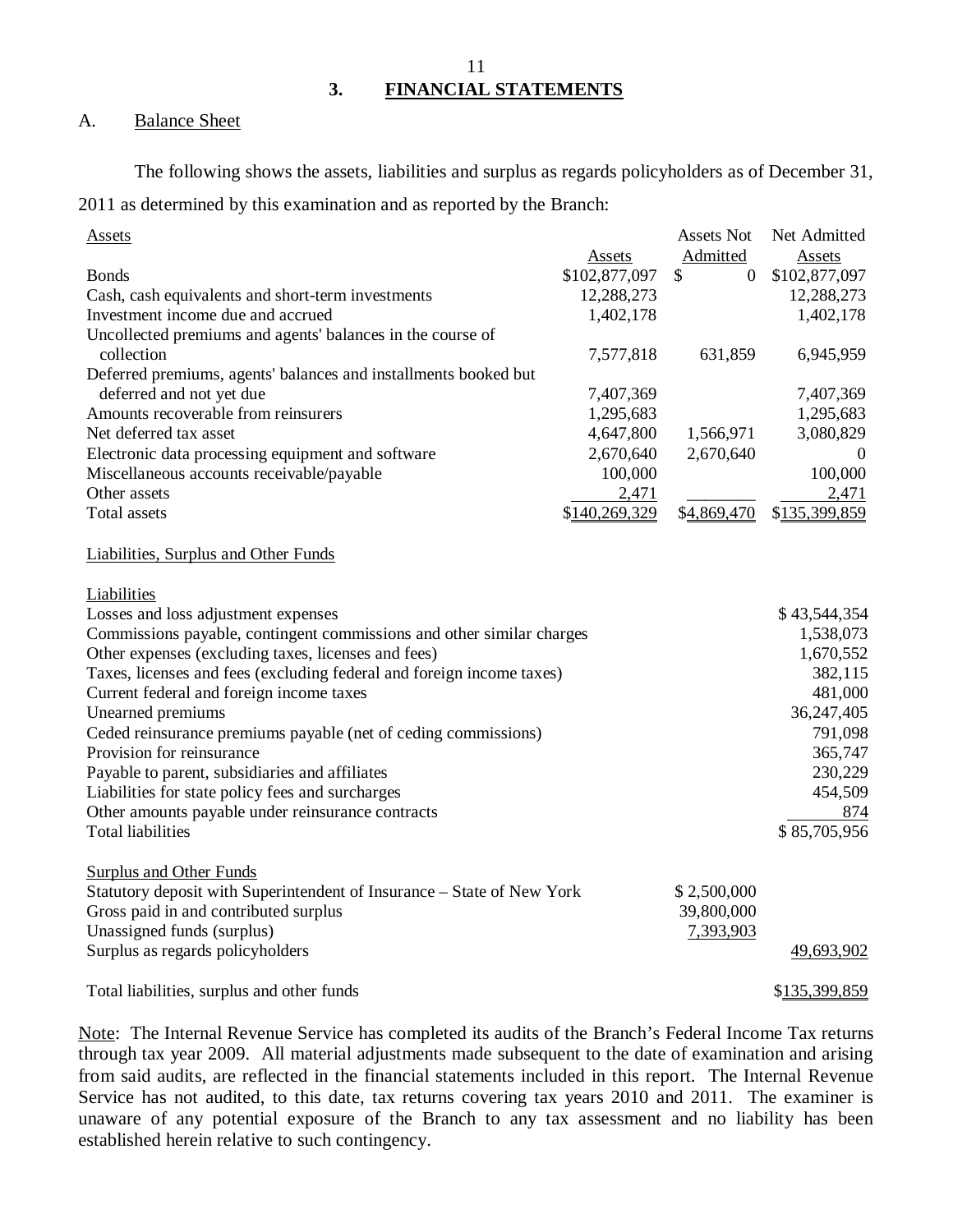#### B. Statement of Income

 Surplus as regards policyholders increased \$33,070,058 during the five-year examination period January 1, 2007 through December 31, 2011, detailed as follows:

| <b>Underwriting Income</b>                                                                                         |                             |                         |
|--------------------------------------------------------------------------------------------------------------------|-----------------------------|-------------------------|
| Premiums earned                                                                                                    |                             | \$161,754,161           |
| Deductions:<br>Losses and loss adjustment expenses incurred<br>Other underwriting expenses incurred                | \$89,451,415<br>82,933,618  |                         |
| Total underwriting deductions                                                                                      |                             | <u>172,385,033</u>      |
| Net underwriting gain or (loss)                                                                                    |                             | \$(10,630,872)          |
| <b>Investment Income</b>                                                                                           |                             |                         |
| Net investment income earned<br>Net realized capital gain                                                          | \$14,421,582<br>295,915     |                         |
| Net investment gain or (loss)                                                                                      |                             | 14,717,497              |
| Other Income                                                                                                       |                             |                         |
| Net gain or (loss) from agents' or premium balances<br>charged off<br>Aggregate write-ins for miscellaneous income | (470, 568)<br>\$<br>252,313 |                         |
| Total other income                                                                                                 |                             | (218, 255)              |
| Net income before dividends to policyholders and before<br>federal and foreign income taxes                        |                             | \$<br>3,868,370         |
| Dividends to policyholders                                                                                         |                             | $\overline{0}$          |
| Net income after dividends to policyholders but before<br>federal and foreign income taxes                         |                             | 3,868,370               |
| Federal and foreign income taxes incurred                                                                          |                             | <u>3,192,485</u>        |
| Net income                                                                                                         |                             | $\mathbb{S}$<br>675,885 |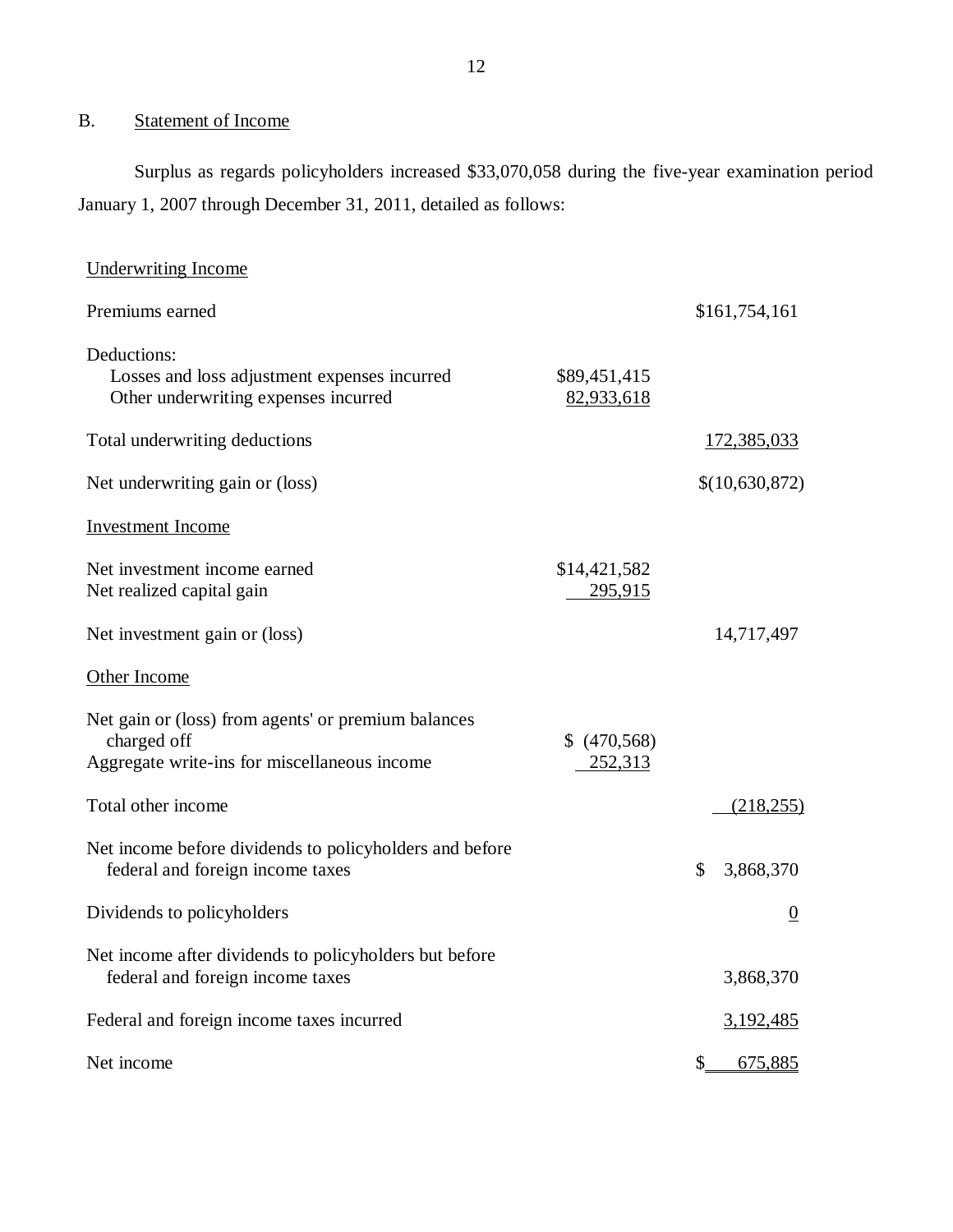Surplus as regards policyholders per report on examination as of December 31, 2006

|                                                     | Gains in<br><b>Surplus</b> | Losses in<br><b>Surplus</b> |              |
|-----------------------------------------------------|----------------------------|-----------------------------|--------------|
| Net income                                          | \$<br>675,886              |                             |              |
| Net unrealized capital losses                       |                            | 15,707                      |              |
| Change in net deferred income tax                   | 3,687,349                  |                             |              |
| Change in non-admitted assets                       |                            | 3,023,808                   |              |
| Change in provision for reinsurance                 | 1,653,546                  |                             |              |
| Surplus adjustments paid in                         | 30,000,000                 |                             |              |
| Aggregate write-ins for gains and losses in surplus | 92,792                     |                             |              |
| Total gains or losses in surplus                    | \$36,109,573               | \$3,039,515                 |              |
| Net increase (decrease) in surplus                  |                            |                             | \$33,070,058 |
| Surplus as regards policyholders per report on      |                            |                             |              |
| examination as of December 31, 2011                 |                            |                             | \$49,693,902 |

\$16,623,844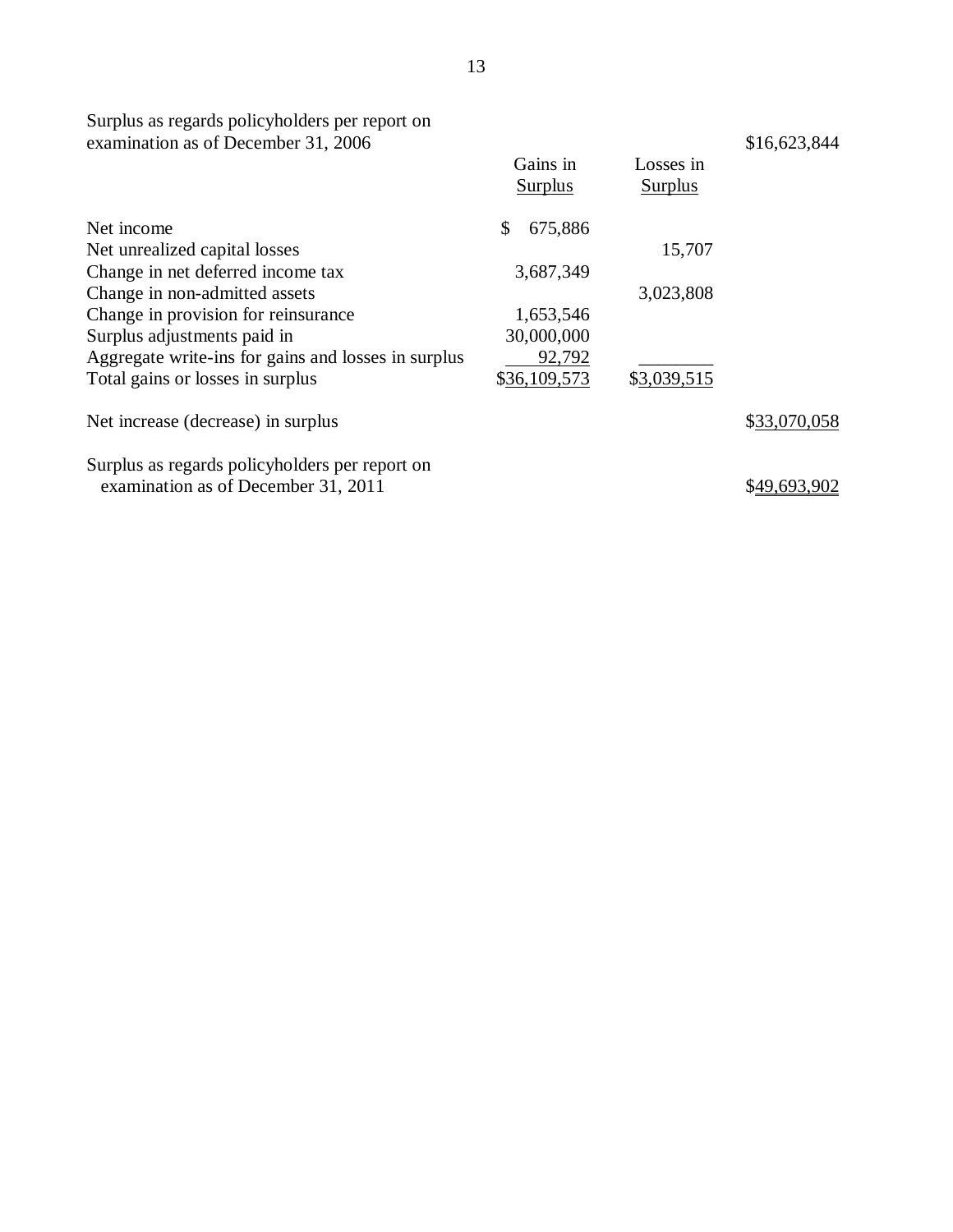#### C. Trusteed Surplus Statement

The following statement shows the trusteed surplus of the Branch calculated in accordance with

Section 1312 of the New York Insurance Law and as determined by this examination:

 Securities deposited with state insurance departments for the protection of all policyholders and creditors within the United States: New York \$ 2,502,438  $\overline{a}$ Total general deposits  $$ 2,550,047$  Vested in and held by United States Trustee:  $\cosh$  \$ 1,314,475 Accrued interest on trusteed assets 1,063,050 Total vested in and held by United States Trustee 77,528,875 Total Trusteed Assets  $\frac{$80,078,922}{2}$ Liabilities as determined by this examination  $$85,705,956$ Ceded reinsurance balances payable 0 Total additions  $\frac{0}{0}$  Total liabilities 85,705,956 Deductions from liabilities: Reinsurance recoverable (authorized companies)  $$ 448,386$  Reinsurance recoverable (unauthorized companies) 847,297 Agents' balances not more than ninety days past due not exceeding unearned premium reserves carried thereon 14,353,328 Unpaid reinsurance premiums receivable not exceeding losses and loss adjustment expenses due to reinsured:  $\overline{a}$  Total deductions Net liabilities (per Section 1312) \$70,028,287 Trusteed Surplus 10,050,635 Total trusteed liabilities and surplus  $\frac{$80,078,922}{2}$ Assets Accrued interest 47,609 Bonds 75,151,350 Liabilities Additions to liabilities: Authorized Unauthorized 21,816 6,842 15,677,669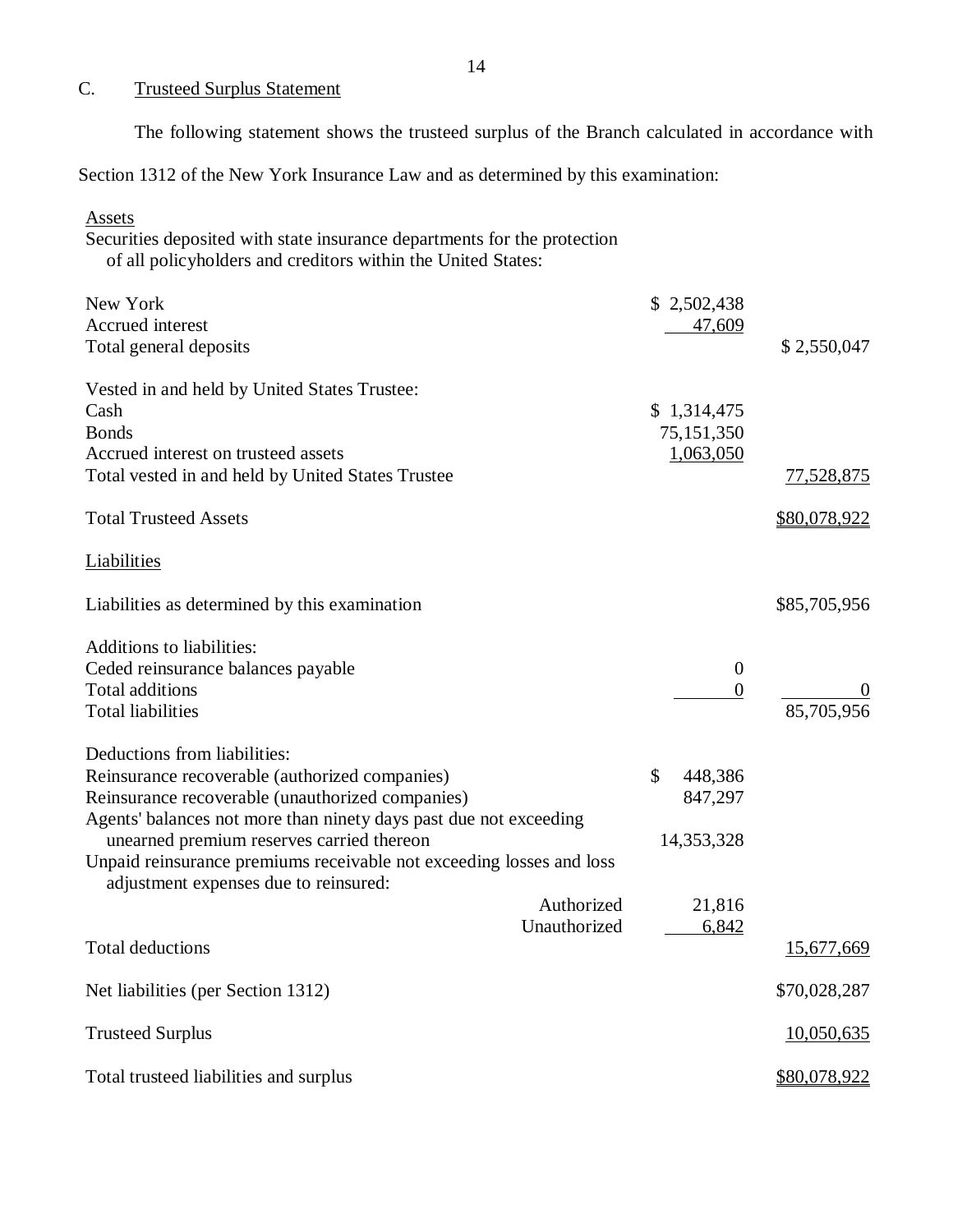## **4. LOSSES AND LOSS ADJUSTMENT EXPENSES**

<span id="page-16-0"></span> Company as of December 31, 2011. The examination analysis was conducted in accordance with generally accepted actuarial principles and practices and was based on statistical information contained in the Company's internal records and in its filed annual statements. The examination liability for the captioned items of \$43,544,354 is the same as reported by the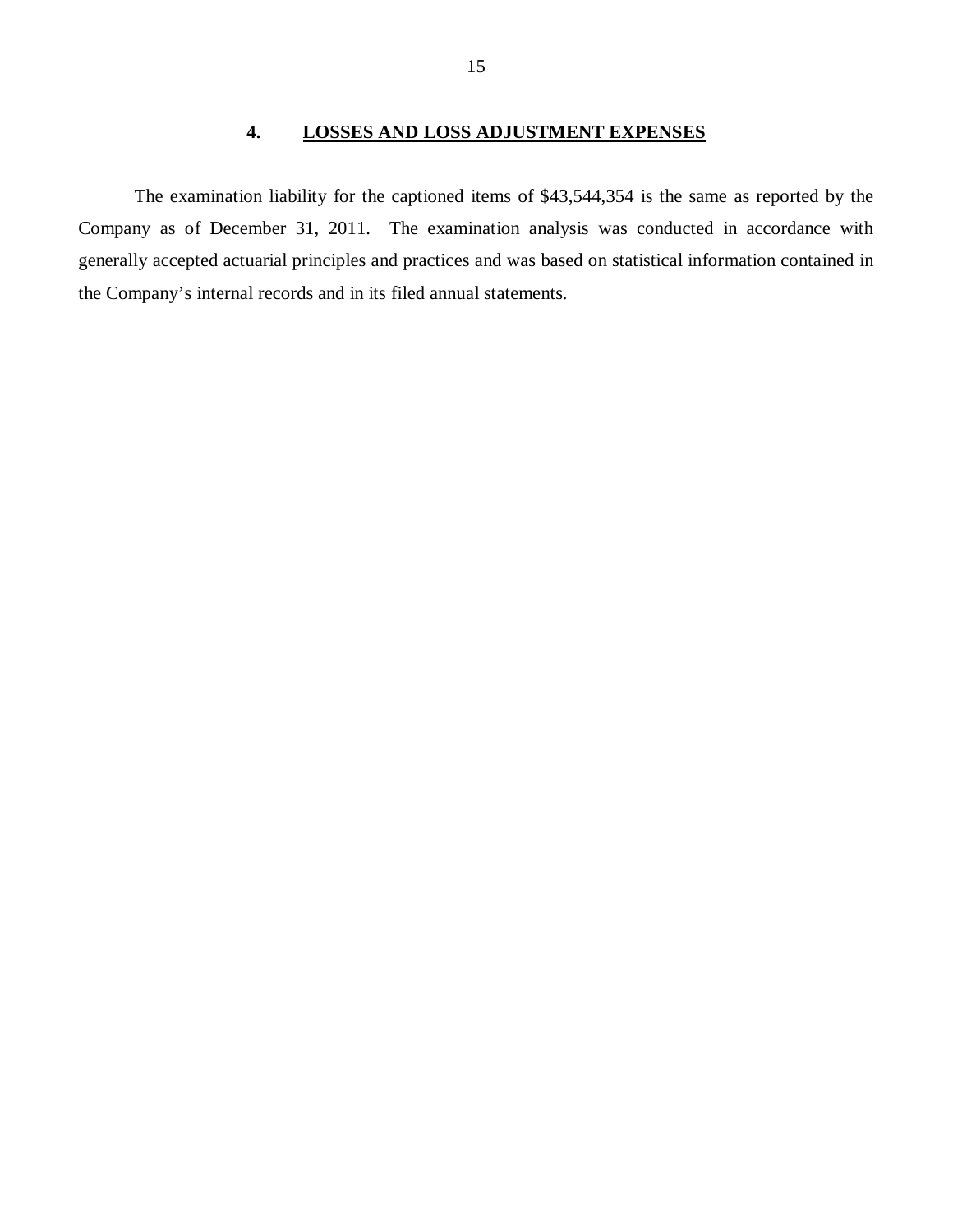16

## **5. COMPLIANCE WITH PRIOR REPORT ON EXAMINATION**

 The prior report on examination contained 11 recommendations as follows (page numbers refer to the prior report):

| <b>ITEM</b> |                                                                                                                                                                                                                                 | PAGE NO. |
|-------------|---------------------------------------------------------------------------------------------------------------------------------------------------------------------------------------------------------------------------------|----------|
| А.          | Reinsurance                                                                                                                                                                                                                     |          |
| i.          | It is recommended that the Branch keep a copy of all its LOC's readily<br>available to provide to the Department upon request.                                                                                                  | 7        |
|             | The Branch has complied with this recommendation.                                                                                                                                                                               |          |
| ii.         | It is recommended that the Branch amend its trust agreement to include<br>the language required by Department Regulation No. 114.                                                                                               | 7        |
|             | The Branch has complied with this recommendation.                                                                                                                                                                               |          |
| iii.        | It is recommended that the Branch comply with Section $1308(e)(1)(A)$<br>of the New York Insurance Law and seek permission of the<br>Superintendent before ceding more than 50% of its direct premium<br>written.               | 8        |
|             | The Branch has complied with this recommendation.                                                                                                                                                                               |          |
| iv.         | It is recommended that the Branch management ensure that all<br>reinsurance agreements contain an insolvency clause as required by<br>Section $1308(a)(2)(A)$ of the New York Insurance Law.                                    | 8        |
|             | The Branch has complied with this recommendation.                                                                                                                                                                               |          |
| V.          | It is recommended that the Branch comply with the provisions of SSAP<br>62 and have all reinsurance agreements signed within nine months of<br>the effective date.                                                              | 8        |
|             | The Branch has complied with this recommendation.                                                                                                                                                                               |          |
| <b>B.</b>   | <b>Accounts and Records</b>                                                                                                                                                                                                     |          |
| i.          | It is recommended that the Branch comply with the requirements of<br>Section 1411(a) of the New York Insurance Law by having all its<br>investments authorized or approved by its board of directors or a<br>committee thereof. | 11       |

The Branch has complied with this recommendation.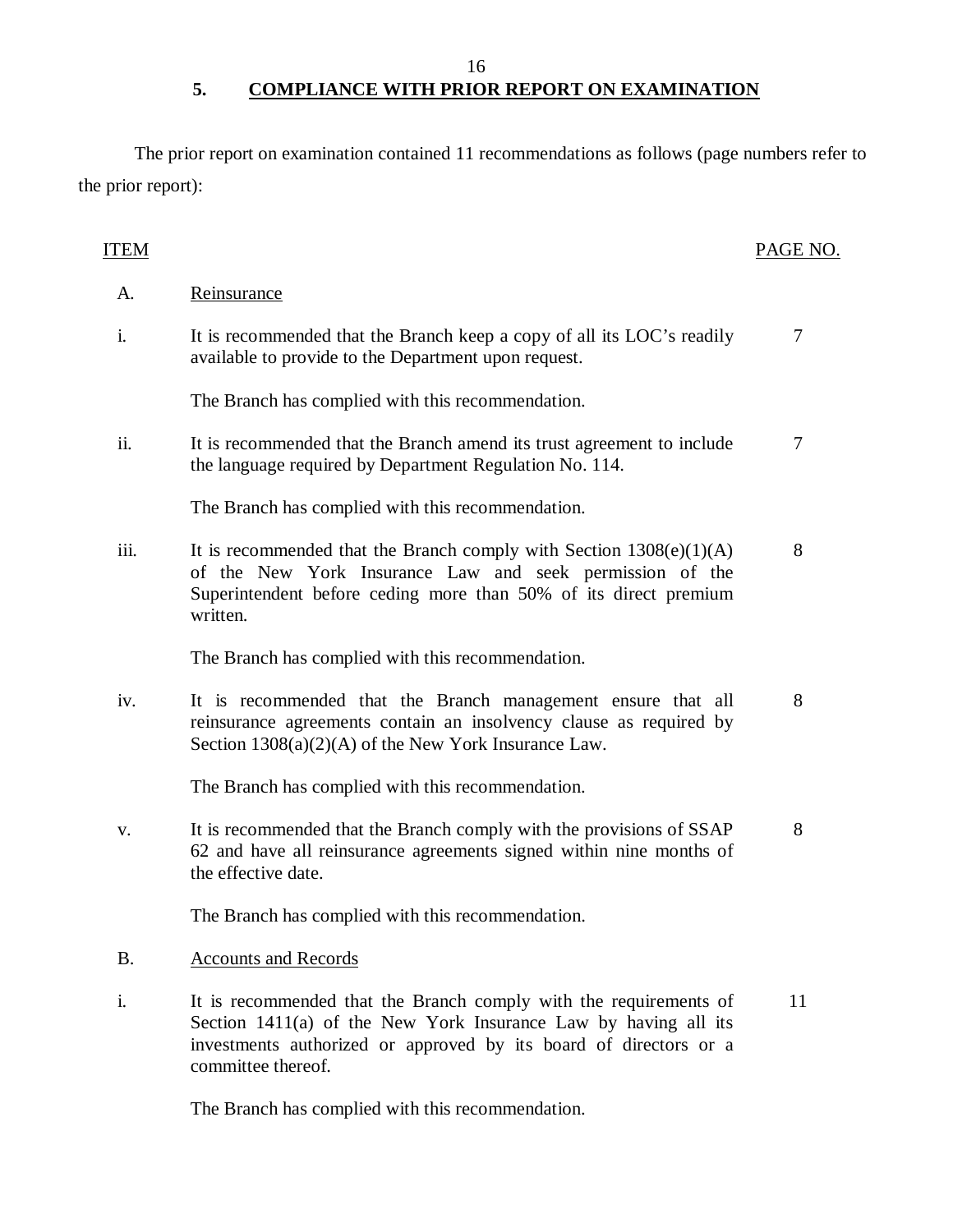| ITEM            | $\mathbf{1}$                                                                                                                                                                                                                                                                    | PAGE NO. |
|-----------------|---------------------------------------------------------------------------------------------------------------------------------------------------------------------------------------------------------------------------------------------------------------------------------|----------|
| ii.             | It is recommended that the Branch include the safeguard provisions in<br>any custodial agreements it enters into as required by Part 1, Section IV-<br>J of the NAIC Financial Condition Examiners Handbook.                                                                    | 11       |
|                 | The Branch has complied with this recommendation.                                                                                                                                                                                                                               |          |
| iii.            | It is recommended that the Branch comply with Section 312(b) of the<br>New York Insurance Law by submitting the report on examination to its<br>board of directors, have each director sign a statement and retain a copy<br>that such member has received and read the report. | 11       |
|                 | The Branch has not complied with this recommendation.                                                                                                                                                                                                                           |          |
| iv.             | It is recommended that the Branch submit its audited financial statement<br>to the Department in a timely manner as required by Section $307(b)(1)$<br>of the New York Insurance Law.                                                                                           | 12       |
|                 | The Branch has complied with this recommendation.                                                                                                                                                                                                                               |          |
| $\mathcal{C}$ . | <b>CPA</b> Contract                                                                                                                                                                                                                                                             |          |
|                 | It is recommended that the Branch comply with Department Regulation<br>118 by entering into future contracts with its independent certified<br>public accountant that contain the requisite provisions.                                                                         | 12       |
|                 |                                                                                                                                                                                                                                                                                 |          |

The Branch has complied with this recommendation.

## D. Fidelity Bond Coverage

 It is recommended that the manager of the Branch obtain fidelity bond coverage for its directors, officers and key employees as required by Exhibit 1 of the NAIC Financial Condition Examiners Handbook. 12

The Branch has complied with this recommendation.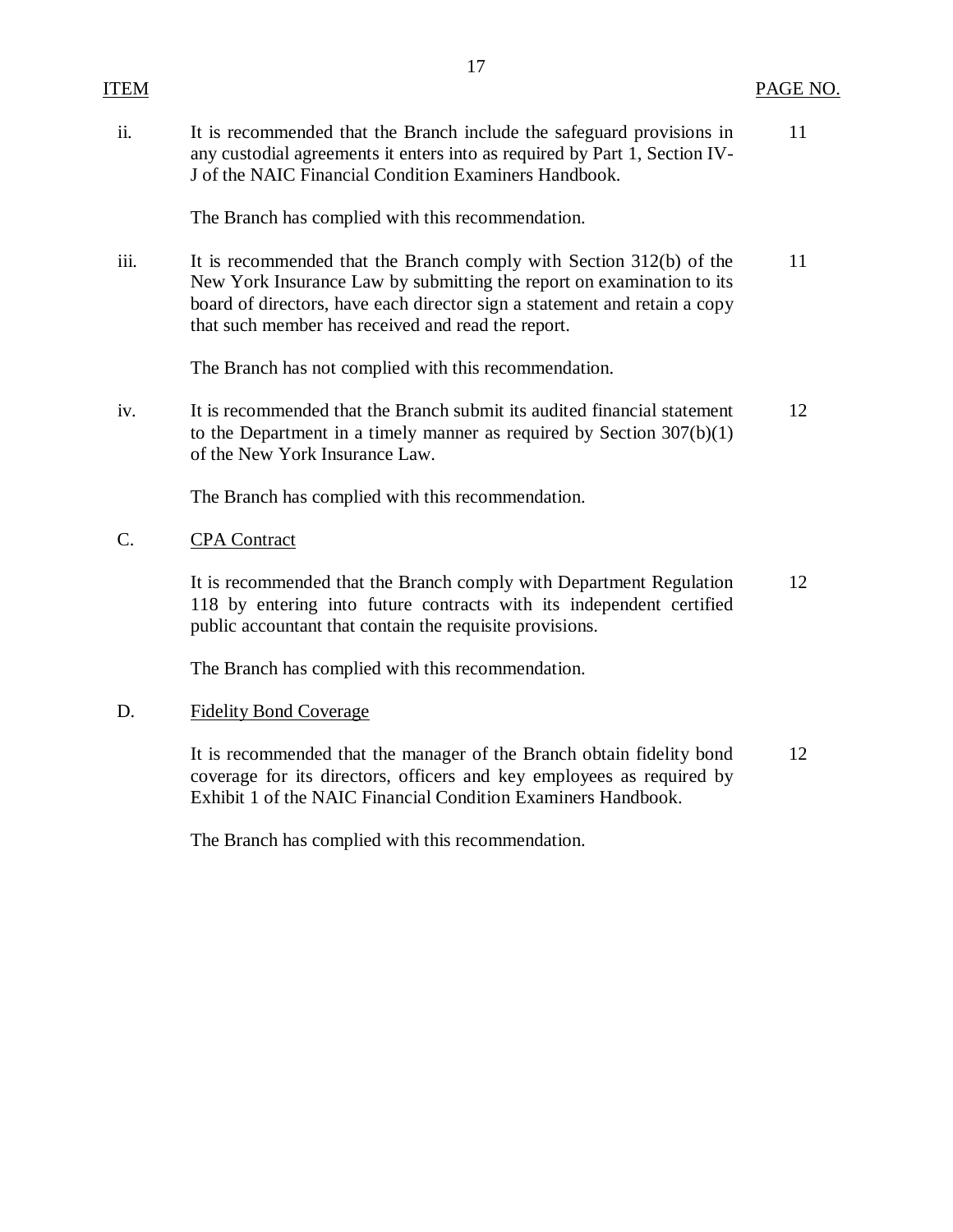## ITEM

## PAGE NO.

## A. Reinsurance

 It recommended that the Branch amend the reinsurance agreements to comply with SSAP No. 62R and make no reference of any other agreement within the reinsurance agreement. 5

#### B. Accounts and Records

- i. It is recommended that the Branch provide each member of the board of directors of its U.S. Manager with a copy of the report on examination, as soon as possible after it is filed, and have each director sign a statement confirming that they have received and read such report and retain such statement in its files pursuant to Section 312(b) of the New York Insurance Law. 10
- ii. It is recommended that all directors, officers and key employees of the Branch's Manager sign a conflict of interest statement on an annual basis. 10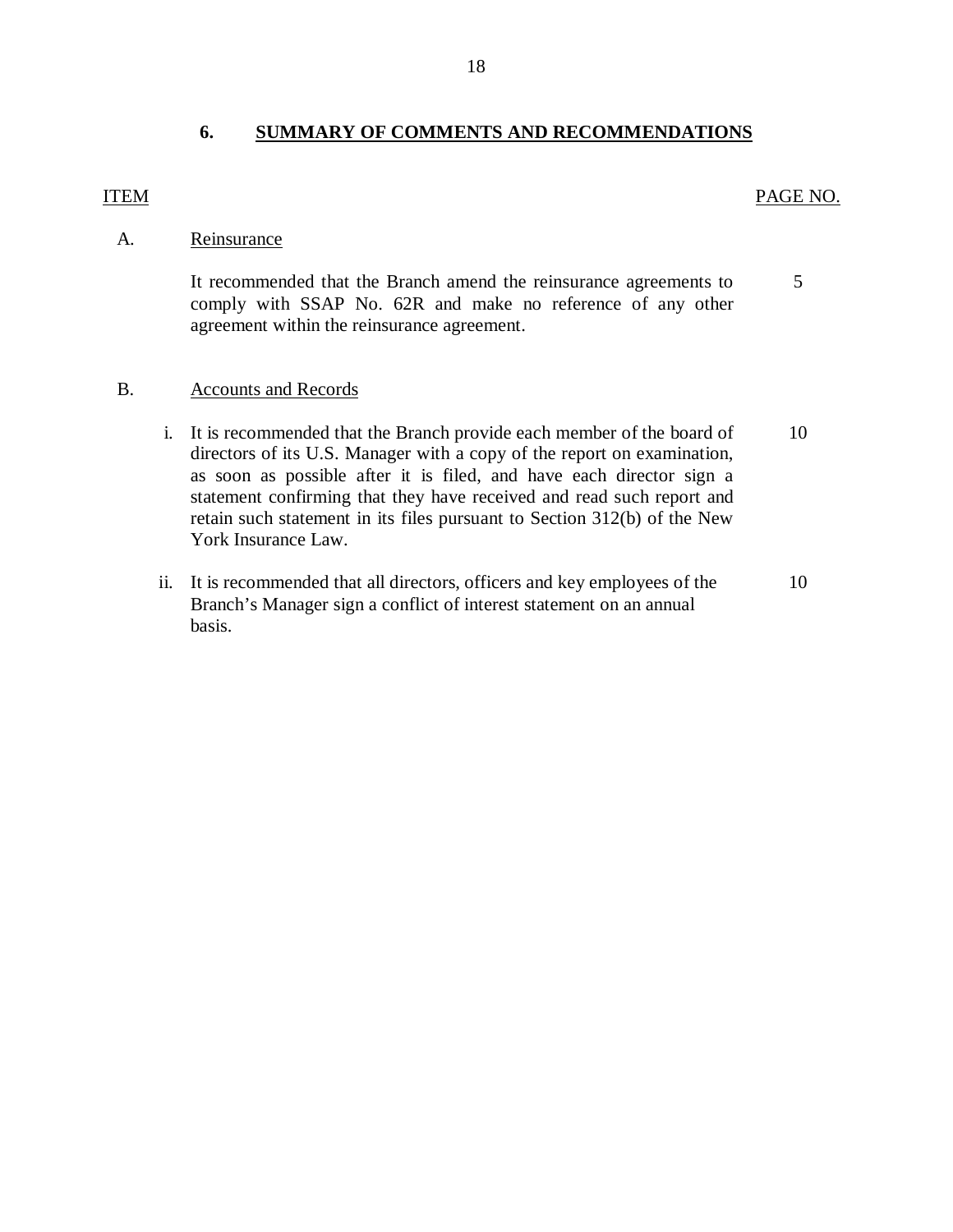Respectfully submitted,

 Senior Insurance Examiner /s/ Joseph Revers, CFE

STATE OF NEW YORK ) COUNTY OF NEW YORK ) )ss:

JOSEPH REVERS, being duly sworn, deposes and says that the foregoing report, subscribed by

him, is true to the best of his knowledge and belief.

 $\sqrt{s/}$ 

Joseph Revers

Subscribed and sworn to before me

this  $\_\_\_\_\_$  day of  $\_\_\_\_\_\_$ , 2012.